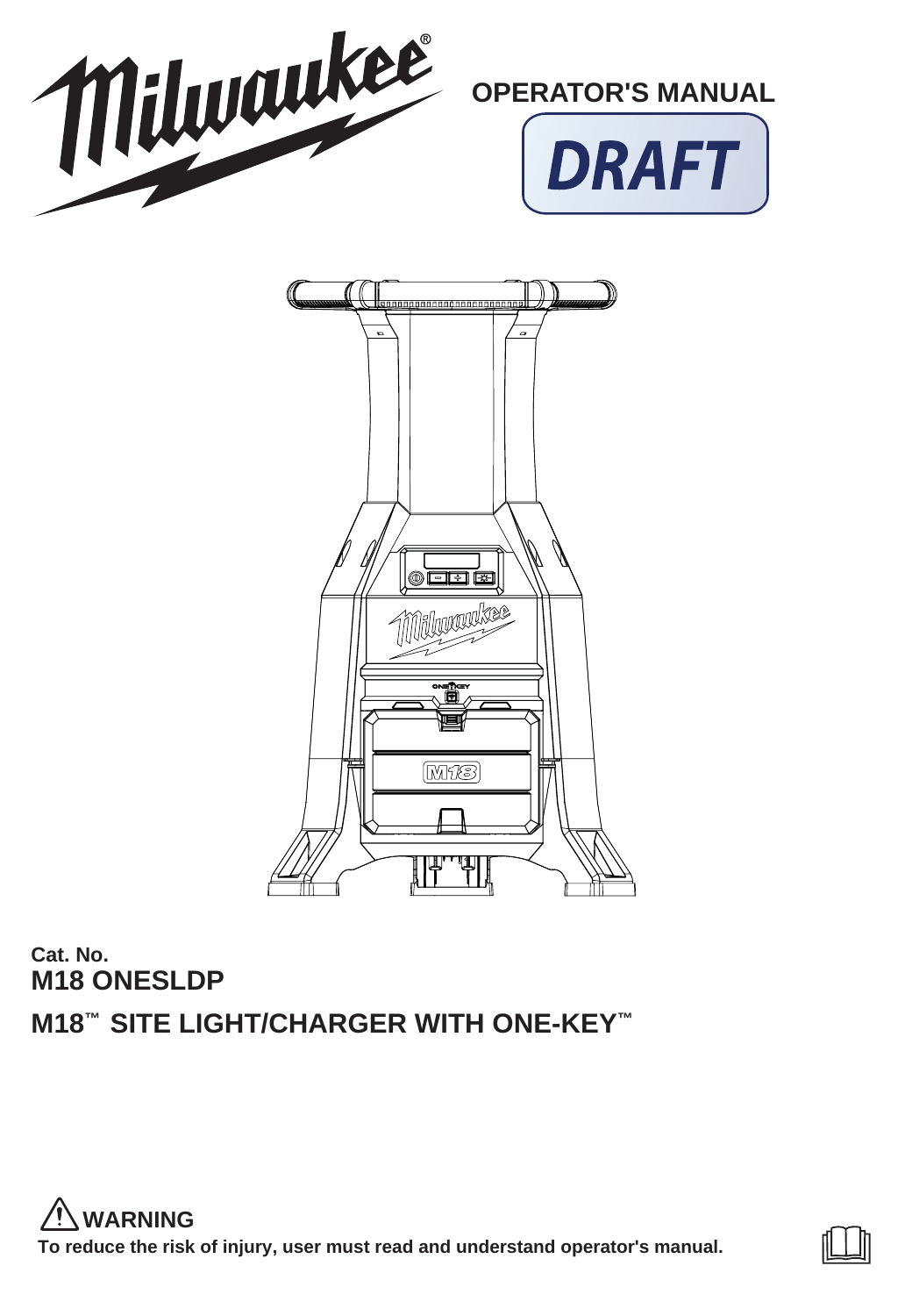

**WARNING** *ings* and all instruc-<br>tions. Failure to follow **tions.** Failure to follow the warnings and instructions may result in electric shock, fire and/or serious injury. **Save all warnings and instructions for future reference.** 

# *WORK AREA SAFETY*

- **To reduce the risk of injury, close supervision is necessary** when an appliance is used near children.
- **Store idle light out of reach of children.** Warm lights can become hazardous in the hands of children.
- If the external flexible cable or cord of this luminaire is damaged, it shall be exclusively replaced by the manufacturer or service agent or a similar qualified person in order to avoid a hazard.
- The plug shall be connected to a socket-outlet that provided at least IP54 degree of protection against harmful ingress of dust and moisture.

# *ELECTRICAL SAFETY*

- **Power cord plugs must match the outlet. Never modify the plug in any way. Do not use any adapter plugs with earthed (grounded) power tools.** Unmodishock.
- **Avoid body contact with earthed or grounded surfaces, such as pipes, radiators, ranges and refrigerators.** There is an increased risk of electric shock if your body is earthed or grounded.
- **To reduce the risk of electric shock, do not put light in water or other liquid.** Do not place or store appliance where it can fall or be pulled into a tub or sink.
- **•Do not abuse the cord. Never use the cord for carrying, pulling or unplugging the power tool. Keep cord away from heat, oil, sharp edges or moving parts.**
- **Arrange cords carefully to avoid hazardous environments.** Tripping or snagging on cords can cause injury and product damage. Do not allow cords to run through puddles or across wet ground.
- **Do not unplug by pulling on the cord.** To unplug, grasp the plug, not the cord.
- **Unplug the cord from outlet when not in use and before servicing or cleaning.**
- **Always use a suitable extension cord to reduce the risk of electric shock.**
- ٠lf **If operating a light in a damp location is unavoidable, use a residual current device (RCD) protected supply.** Use of a RCD reduces the risk of electric shock.

## *PERSONAL SAFETY*

- **Do not overreach. Keep proper footing and balance at all times.** This enables better control of the light in unexpected situations.
- **•Do not use on a ladder or unstable support.** Stable footing on a solid surface enables better control of the light in unexpected situations.

# *BATTERY TOOL USE AND CARE*

- **•Recharge only with the charger specified by the manufacturer.** A charger that is suitable for one type of battery pack may create a risk of fire when used with another battery pack.
- •Use light only with specifically designated battery and building during the summer.

**packs.** Use of any other battery packs may create a

 **When battery pack is not in use, keep it away from other metal objects, like paper clips, coins, keys, nails, screws or other small metal objects, that can make a connection from one terminal to another.**  Shorting the battery terminals together may cause burns or a fire.

- **Under abusive conditions, liquid may be ejected from the battery; avoid contact. If contact ac** cidentally occurs, flush with water. If liquid con**tacts eyes, additionally seek medical help.** Liquid ejected from the battery may cause irritation or burns.
- **Do not use a battery pack or tool that is damaged or**  unpredictable behavior resulting in fire, explosion or risk of injury.
- **.** Do not expose a battery pack or tool to fire or excessive temperature. Exposure to fire or temperature above 130°C (265°F) may cause explosion.
- **Follow all charging instructions and do not charge the battery pack or tool outside the temperature**  range specified in the instructions. Charging improperly or at temperatures outside the specified range may damage the battery and increase the risk of fire.

# *CHARGER USE AND CARE*

- **Caution To reduce the risk of injury, charge**  *MILWAUKEE***® Lithium-Ion packs only in their**  *MILWAUKEE***® Lithium-Ion charger.** Other types of batteries may burst causing personal injury and damage. Do not wire a battery pack to a power supply plug or car cigarette lighter. Batteries will be permanently disabled or damaged.
- **Charge only** *MILWAUKEE***® M18™ Lithium-Ion packs.** Other types of batteries may burst causing personal injury or damage.
- **Avoid dangerous environments.** Do not charge battery pack in rain, snow, damp or wet locations. Do not use battery pack or charger in the presence of explosive atmospheres (gaseous fumes, dust or flammable materials) because sparks may be generated when inserting or removing battery pack, possibly causing fire.
- **Charge in a well ventilated area.** Do not block charger vents. Keep them clear to allow proper ventilation. Do not allow smoking or open flames near a charging battery pack. Vented gases may explode.
- **Maintain charger cord.** When unplugging charger, pull plug rather than cord to reduce the risk of damage to the electrical plug and cord. Never carry charger by its cord. Keep cord from heat, oil and sharp edges. Make sure cord will not be stepped on, tripped over or subjected to damage or stress. Do not use charger with damaged cord or plug. Have a damaged charger replaced immediately.
- **Use only recommeded attachments.** Use of an attachment not recommended or sold by the battery charger or battery pack manufacturer may result in a risk of fire, electric shock or personal injury.
- **Unplug charger** when not in use. Remove battery packs from unplugged chargers.
- **To reduce the risk of electric shock,** always unplug charger before cleaning or maintenance. Do unplug charger before cleaning or maintenance. Do<br>not allow water to flow into AC/DC plug. Use a Residual Current Device (RCD) to reduce shock hazards.
- **Store your battery and charger** in a cool, dry place. Do not store battery pack where temperatures may exceed 50°C (120°F) such as in direct sunlight, a vehicle or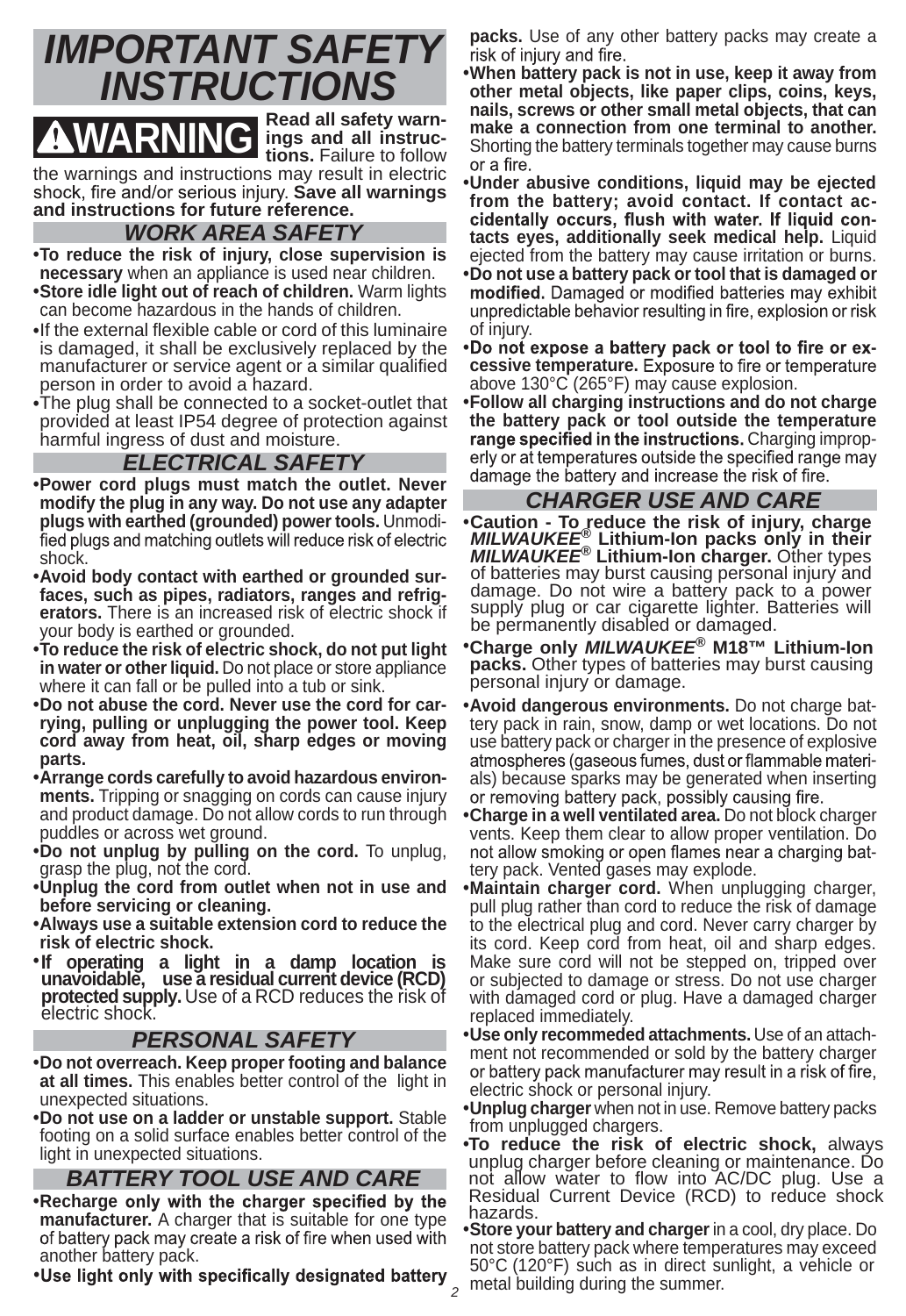# *SERVICE*

**•Have your light serviced by a qualified repair person using only identical replacement parts.** This will ensure that the safety of the light is maintained.

 **Never service damaged battery packs.** Service of battery packs should only be performed by the manufacturer or authorised service providers.

# *SPECIFIC SAFETY RULES*



CAUTION: Do not ingest battery Chemical burn hazard

This product contains a coin/button cell battery. If the coin/button cell battery is swallowed, it can cause severe internal burns in just 2 hours and can lead to death.

Keep new and used batteries away from children. If the battery compartment does not close securely, stop using the product and keep it away from children.

If you think batteries might have been swallowed or placed inside any part of the body, seek immediate medical attention.

.Maintain labels and nameplates. These carry **Maintain labels and nameplates.** These carry important information. If unreadable or missing, contact a *MILWAUKEE*® service facility for a replacement.

#### *ADDITIONAL SAFETY RULES* This appliance is not intended for use by persons (including children) with reduced physical, sensory or mental capabilities, or lack of experience and knowledge, unless they have been given supervision or instruction concerning use of the appliance by a person responsible for their safety.

Children should be supervised to ensure that they do not play with the appliance.

# *ADDITIONAL BATTERY SAFETY RULES*

**Warning!** To reduce the risk of fire, personal injury, and product damage due to a short circuit, never immerse your tool, battery pack or charger in fluid or allow a fluid to flow inside them. Corrosive or conductive fluids, such as seawater, certain<br>industrial chemicals, and bleach or chemicals, bleach-containing products, etc., can cause a short circuit.

# *SPECIFICATIONS*

|             | Ingress Protection (AC output door closed)IP54 |                  |      |        |
|-------------|------------------------------------------------|------------------|------|--------|
|             | Ingress Protection (AC output door open) IP40  |                  |      |        |
|             |                                                |                  |      |        |
|             |                                                |                  |      |        |
|             |                                                |                  |      |        |
|             |                                                |                  |      |        |
|             |                                                |                  |      |        |
|             |                                                |                  |      |        |
|             |                                                |                  |      |        |
|             |                                                |                  |      |        |
|             |                                                |                  |      |        |
|             |                                                |                  |      |        |
|             |                                                |                  |      |        |
|             |                                                |                  |      |        |
|             |                                                |                  |      |        |
| <b>Type</b> |                                                | Rated Rated I    | Cell | Cell   |
|             |                                                | voltage capacity | type | number |

| <b>Type</b>  | voltage         | capacity | type   | number       |
|--------------|-----------------|----------|--------|--------------|
| <b>M18B2</b> | <b>18V</b>      | 2.0 Ah   | Li-ion | 5            |
| <b>M18B4</b> | <b>18V</b>      | 4.0 Ah   | Li-ion | $2 \times 5$ |
| M18B5        | <b>18V</b>      | 5.0 Ah   | Li-ion | $2 \times 5$ |
| <b>M18B6</b> | 18 <sub>V</sub> | 6.0 Ah   | Li-ion | $2 \times 5$ |
| <b>M18B9</b> | <b>18V</b>      | 9.0 Ah   | Li-ion | 3x5          |

Recommended Ambient

Charging Temperature ..................... 5°C to 40°C

- $(40^\circ)$ F to  $105^\circ$ F)
- **\*** Reduce AC Output Amps by 1.2A (276W) per additional light added in sequence.

# *SYMBOLOGY*

- **V** Volts
- $=$ Direct Current
- Alternating Current
- A Amps
- Hz Hertz
- T3 15A Time-lag fuse 3.15A
- ∞ Do not step
	- Do not stare at the operating light source
- Caution, risk of electric shock

Regulatory Compliance mark (RCM). This product meets applicable regulatory requirements.



K),

Inl Class II, double insulated

> Do not dispose of electric tools<br>together with household waste household material. Electric tools and electronic equipment that have reached the end<br>of their life must be collected their life must be collected<br>arately and returned to an separately and returned to environmentally compatible recycling facility.



- Power button
- 7. Decrease brightness button
- *3* 8. Increase brightness button
- 
- 14. AC cord 15. AC output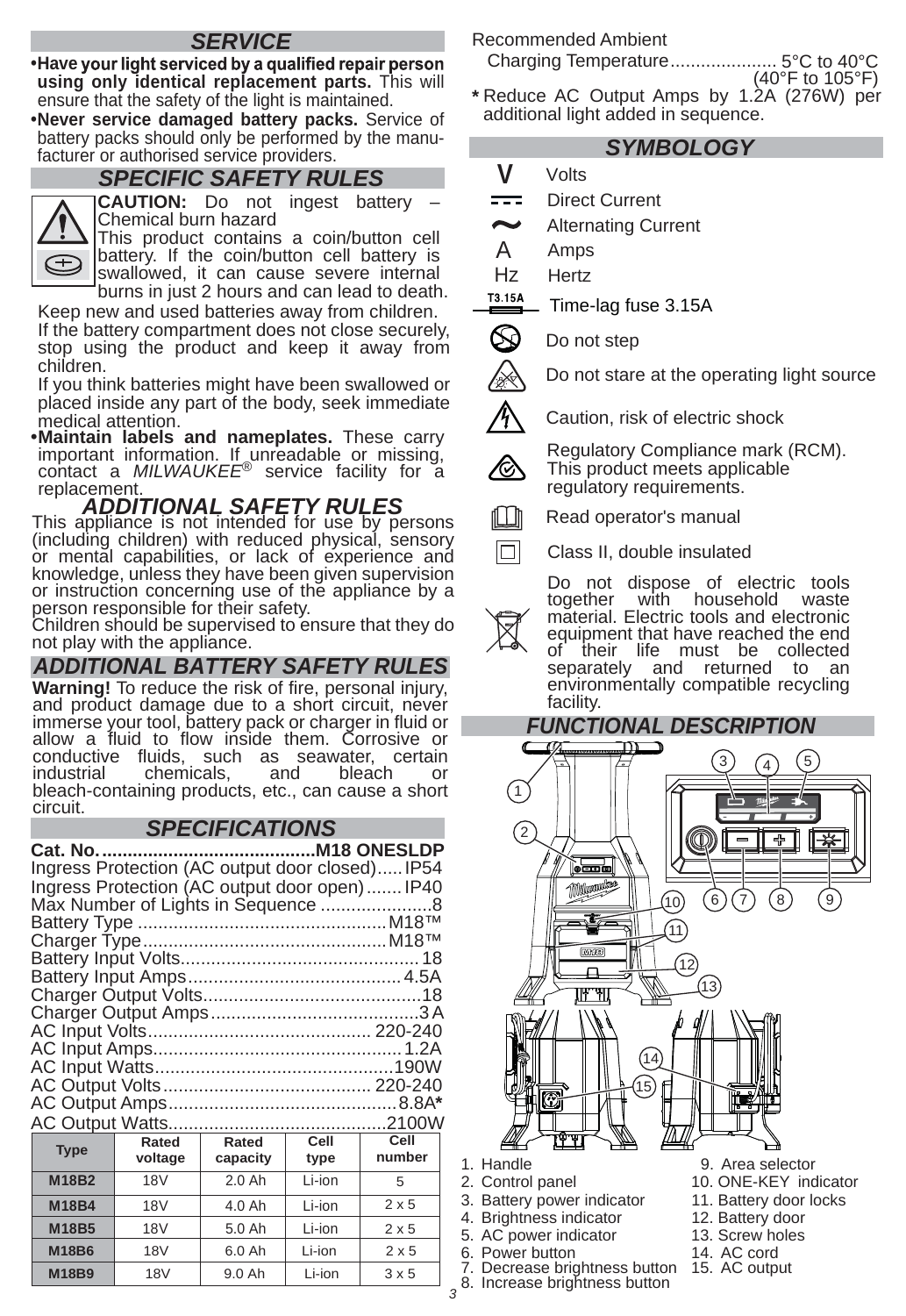# *GROUNDING*

**DANGER Improperly connecting the ground-ing wire can result in the risk of if you are in doubt as to whether the outlet is properly grounded. Do not modify the plug provided with the tool. Never remove the grounding prong from the plug. Do not use the tool if the cord or plug is damaged. If damaged, have it repaired by a** *MILWAUKEE***® service facility befor e**  proper outlet installed by a qualified electrician.

# *EXTENSION CORDS*

Grounded tools require a three wire extension cord. Double insulated tools can use either a two or three wire extension cord. As the distance from the supply outlet increases, you must use a heavier gauge extension cord. Using extension cords with inadequately sized wire causes a serious drop in voltage, resulting in loss of power and possible tool damage. Refer to the table shown to determine the required minimum wire size.

The smaller the gauge number of the wire, the greater the capacity of the cord. For example, a 14 gauge cord can carry a higher current than a 16 gauge cord. When using more than one extension cord to make up the total length, be sure each cord contains at least the minimum wire size required. If you are using one extension cord for more than one tool, add the nameplate amperes and use the sum to determine the required minimum wire size.

# **Guidelines for Using Extension Cords**<br>**If you are using an extension cord outdoors, be sure**

- it is acceptable for outdoor use.
- Be sure your extension cord is properly wired and in good electrical condition. Always replace a damaged extension cord or have it repaired by a qualified person before using it.
- Protect your extension cords from sharp objects, excessive heat and damp or wet areas.
- When stringing lights together, consider the total Amperes draw when selecting the extension cords.

| Recommended Minimum Wire Size (mm <sup>2</sup> )<br><b>For Extension Cords*</b> |                              |     |     |       |                 |
|---------------------------------------------------------------------------------|------------------------------|-----|-----|-------|-----------------|
|                                                                                 | <b>Extension Cord Length</b> |     |     |       |                 |
| Nameplate<br><b>Amperes</b>                                                     | 7.5m                         | 15m | 23m | 30.5m | 45 <sub>m</sub> |
| $0 - 2.0$                                                                       | 1.0                          | 1.0 | 1.0 | 1.0   | 1.5             |
| $2.1 - 3.4$                                                                     | 1.0                          | 1.0 | 1.0 | 1.5   | 2.0             |
| $3.5 - 5.0$                                                                     | 1.0                          | 1.0 | 1.5 | 2.0   | 4.0             |
| $5.1 - 7.0$                                                                     | 1.0                          | 1.5 | 2.0 | 4.0   | 4.0             |
| $7.1 - 12.0$                                                                    | 1.5                          | 2.0 | 4.0 | 6.0   |                 |
| $12.1 - 16.0$                                                                   | 2.0                          | 4.0 | 6.0 |       |                 |
| $16.1 - 20.0$                                                                   | 4.0                          | 4.0 |     |       |                 |

\* Based on limiting the line voltage drop to five volts at 150% of the rated amperes.

## **READ AND SAVE ALL INSTRUCTIONS FOR FUTURE USE.** *ASSEMBLY*

**AWARNING** Recharge only with the charger **AWARNING** specified for the battery. For specific charging instructions, read the operator's **manual supplied with your charger and battery.**

# **Inserting/Removing the Batteries**

**Insert** each battery pack by sliding battery pack(s) into the body of the tool. Insert each battery pack until the battery latches lock.

To **remove** the battery pack(s), press in both battery latches and slide each battery pack off of the tool.

# **Inserting/Removing Extension Cords**

When not using the AC option, make sure the AC doors are closed completely.

To operate the light on AC Power, plug AC cord into an AC outlet.

When running the light on AC Power, an extension plug in a suitable extension cord. cord can be run from the light. Open the door and

**NOTE:** Do not exceed 8.8A (2100W) of output. Reduce AC Output Amps by 1.2A (276W) per additional light added in sequence.

## **ONE-KEY™**

To learn more about the ONE-KEY functionality for this tool, please reference the Quick Start quide included with this product or go to milwaukeetool.com/ One-Key. To download the ONE-KEY app, visit the App Store or Google Play from your smart device.

# *LIGHT OPERATION*

**WARNING To reduce the risk of injury, do not look directly into the light when the** 

**light is on.**

# **Using the Light**

1. Insert battery pack $(\overline{s})$  or plug into AC power.

2. Press the Power  $\bf{0}$  button to turn on the light. **NOTE:** When the light is running on battery, the Battery Power Indicator **Will Light.** When the light is running on AC power, the AC Power Indicator  $\blacksquare$  will light.

3. Press the **-** and **+** buttons to cycle through **High** (9000 lumens), **Medium** (4800 lumens), and **Low**  (2500 lumens).

**NOTE:** The light will default to the selected brightness the next time it is turned on.

4. Press the Area Selector  $\frac{1}{\sqrt{2}}$  button to select front, back, or full lighting. The light will default to the selected area the next time it is turned on.

5. Press the Power  $\bf{0}$  button to turn the light off.

**NOTE:** On battery power, the second battery pack inserted will begin operation when the first pack inserted has reached end-of-charge.

**NOTE:** When using the light with AC input, the light will default to full brightness and full lighting. Area selector and brightness adjustment buttons will be<br>disabled. Adjust the brightness using the disabled. Adjust the brightness using the ONE-KEY™ app. Refer to the Quick Start guide included with this product or go to www.milwaukeetools.com.au/one-key / www.milwaukeetools.co.nz/one-key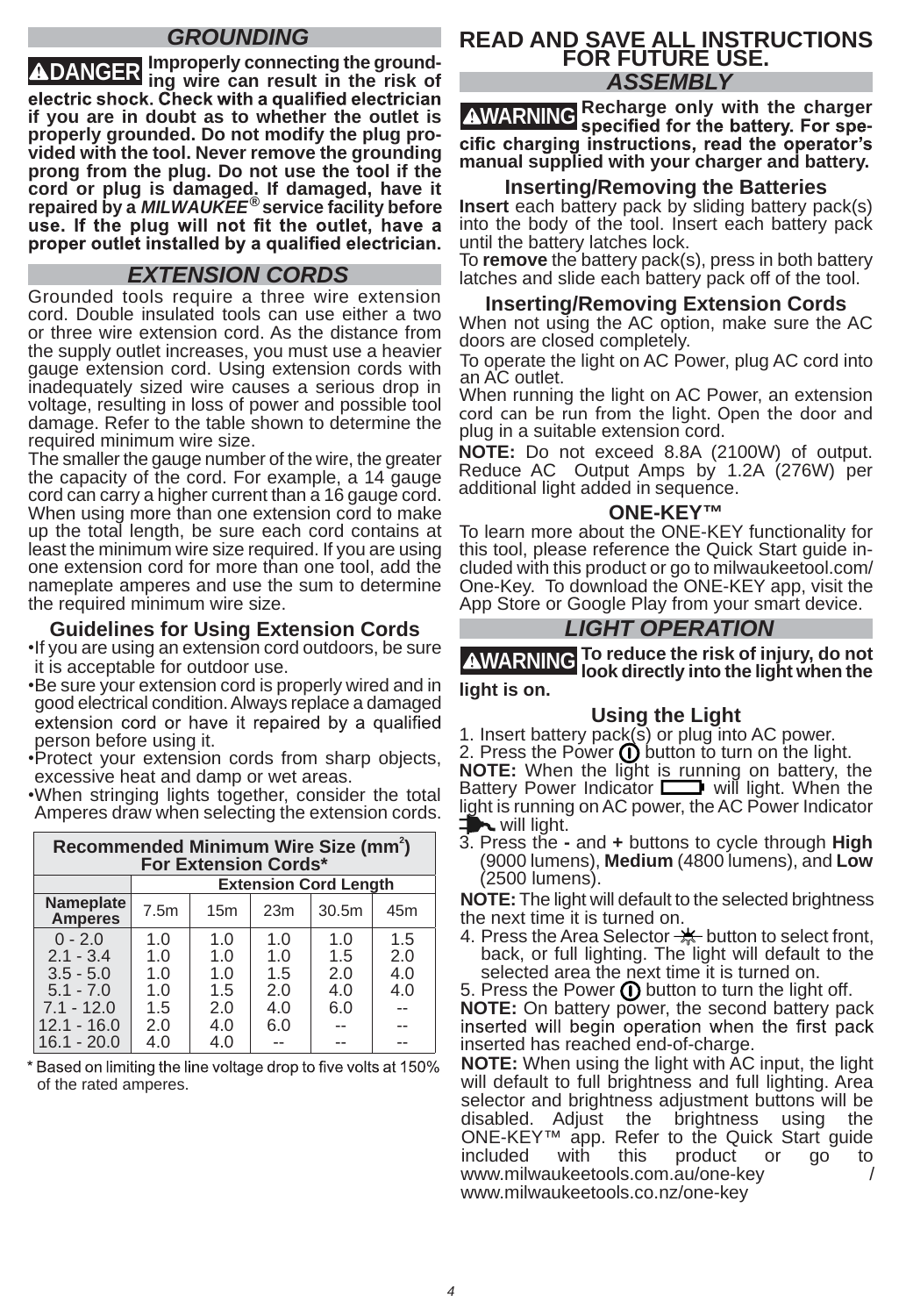## *BATTERY OPERATION* **Fuel Gauge**

Use the Fuel Gauge to determine the battery pack's remaining run time. Press the Fuel Gauge button to display the lights. The Fuel Gauge will light up for 2-3 seconds. When less than 10% of charge is left,<br>1 light on the fuel gauge will flash slowly.



**NOTE:** If the Fuel Gauge doesn't appear to be working, place the battery pack on the charger and charge as needed.

Compared to NiCd battery pack types, *MILWAUKEE*® Lithium-Ion battery packs deliver fade-free power for their entire run time. The tool will not experience a slow, gradual loss of power as you work. To signal the end of discharge, 1 light on the fuel gauge will flash quickly for 2-3 seconds and the tool will not run. Charge the battery pack.

**NOTE:** Immediately after using the battery pack, the Fuel Gauge may display a lower charge than it will if checked a few minutes later. The battery cells "recover" some of their charge after resting.

# **Battery Pack Protection**

To protect itself from damage and extend its life, the battery pack's intelligent circuit monitors current draw and temperature. In extremely high torque, binding, stalling, and short circuit situations, the battery pack will turn OFF the tool if the current draw becomes<br>too high. All the fuel gauge lights will flash. Release the trigger and restart.

Under extreme circumstances, the internal temperature of the battery could become too high. If this happens, the fuel gauge lights will flash in an alternating pattern and the tool will not run. Allow the battery to cool down.

| Fuel Gauge Lights Diagnosis                          |                                | <b>Solution</b>                                                  |
|------------------------------------------------------|--------------------------------|------------------------------------------------------------------|
| Lights 1 - 4 Solid                                   | Remaining run time             | Continue working                                                 |
| 1 Light, flashing<br>slowly                          | Less than 10% run<br>time left | Prepare to charge pack                                           |
| 1 Light, flashing<br>quickly                         | End of discharge               | Charge pack                                                      |
| Lights 1-4, flashing<br>quickly                      | Current draw too<br>high       | Release trigger and<br>restart, reduce pressure                  |
| Lights 1&3 / 2&4,<br>flashing alternatingly too high |                                | Battery temperature Release trigger and allow<br>battery to cool |

# **Cold Weather Operation**

*MILWAUKEE*® Lithium-Ion battery packs are designed to operate in temperatures below freezing. When the battery pack is too cold, it may need to warm up before normal use. Put the battery on a tool and use the tool in a light application. It may "buzz" for a short time until it warms up. When the buzzing stops, use the tool normally.

# **Maintenance and Storage**

Do not expose your battery pack or cordless tools to water or rain, or allow them to get wet. This could damage the tool and battery pack. Do not use oil or solvents to clean or lubricate your battery pack. The plastic casing will become brittle and crack, causing a risk of injury.

Store battery packs at room temperature away from moisture. Do not store in damp locations where corrosion of terminals may occur. As with other battery pack types, permanent capacity loss can result if the pack is stored for long periods of time at high temperatures (over 49°C (120°F)). *MILWAUKEE*® Lithium-Ion battery packs maintain their charge during storage longer than other battery pack types. After about a year of storage, charge the pack as normal.

#### **Transport**

Personal transport of Li-Ion battery packs is allowed<br>when done in accordance with these warnings and instructions. The proper classification, packaging, la-<br>beling, marking, and documentation requirements for shipping Li-Ion batteries is dependent upon whether the particular batteries are rated greater than or less than 100 Wh (Watt Hours can be found on the battery pack nameplate). Generally, Li-Ion batteries rated 100 Wh or less are "excepted" from certain Class 9 DG requirements. Always check compliance of Li-Ion battery consignments against the current regulations governing the chosen mode of transport. When in doubt, contact the carrier or other trained Dangerous<br>Goods professional to confirm acceptability. Li-lon packs are shipped under classification UN 3480 (battery only) or UN 3481 (batteries contained in or packed with equipment).

**WARNING To reduce the risk of injury or ex-plosion, never burn or incinerate a battery pack even if it is damaged, dead or completely discharged. When burned, toxic fumes and materials are created.**

#### **Disposing of** *MILWAUKEE*® **Lithium-Ion Battery Packs**

*MILWAUKEE*® Lithium-Ion battery packs are more environmentally friendly than some other types of power tool battery packs (e.g., nickel-cadmium). Always dispose of your battery pack according to federal, state and local regulations. Contact a recycling agency in your area for recycling locations. Even discharged battery packs contain some energy. Before disposing, use electrical tape to cover the terminals to prevent the battery pack from shorting,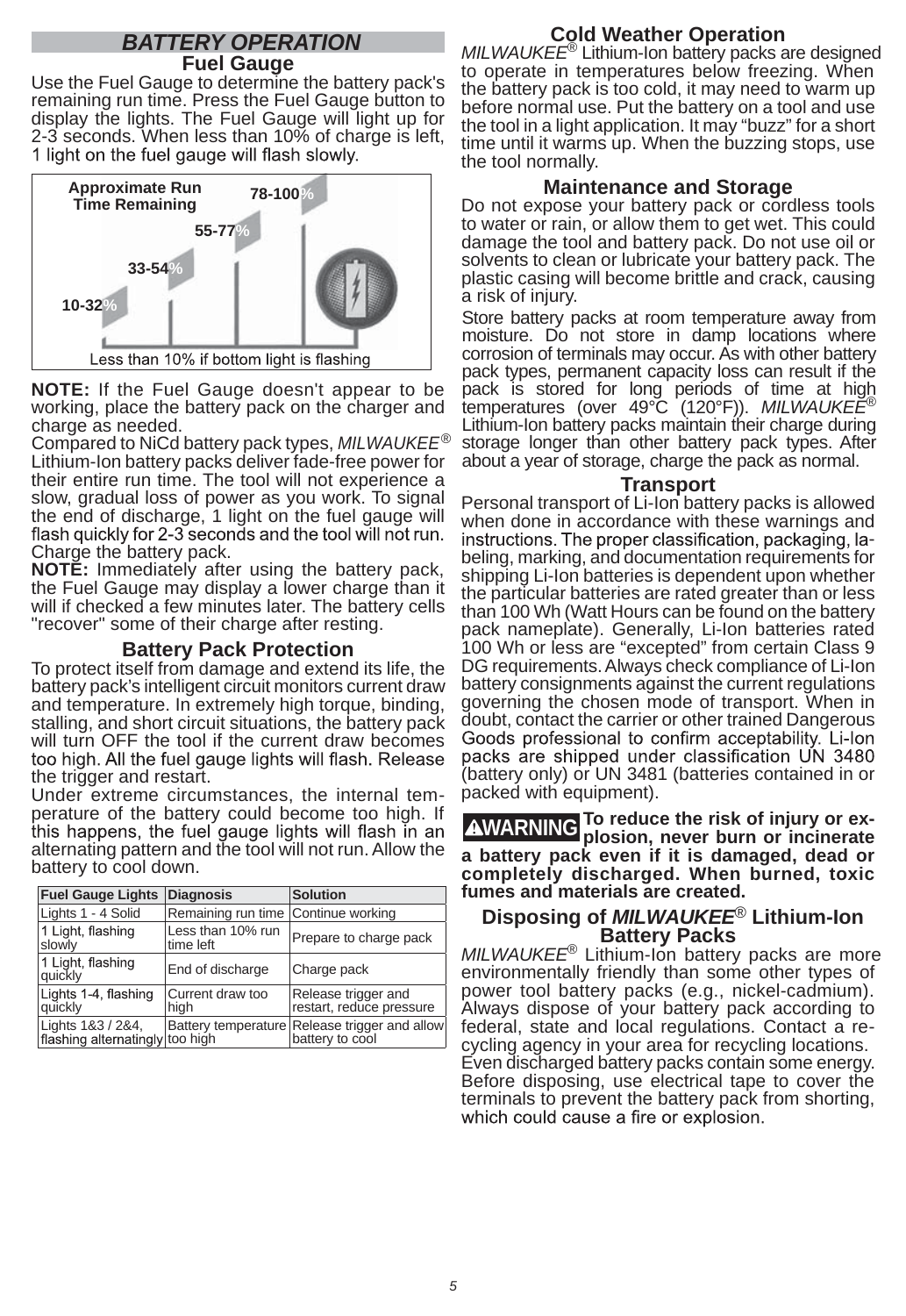# **RBRC Battery Recycling Seals**

The RBRC™ Battery Recycling Seals (see "Symbology") on your tool battery packs indicate that *MILWAUKEE*® has arranged for the recycling of that battery pack with the Rechargeable Battery Recycling Corporation (RBRC). At the end of your battery pack's useful life, return the battery pack to a *MILWAUKEE*® Branch Office/Service Centre or the participating retailer nearest you. For more information, visit the RBRC web site at www.rbrc.org.

# *CHARGER OPERATION*

**WARNING Charge only** *MILWAUKEE***® M18™ Lithium-Ion batteries in this**  *MILWAUKEE***® Lithium-Ion charger. Other types of batteries may cause personal injury and damage.**

#### **When to Charge the Battery Pack**

Remove the battery pack from the tool for charging when convenient for you and your job. *MILWAUKEE* ® batteries do not develop a "memory" when charged after only a partial discharge. It is not necessary to run down the battery pack before placing it on the charger.

- Use the Fuel Gauge to determine when to charge<br>your *MILWAUKEE®* Lithium-Ion battery pack.
- You can "Top-Off" your battery pack's charge before starting a big job or long day of use.
- The only time it is necessary to charge the *MILWAUKEE*® Lithium-Ion battery pack is when the battery pack has reached the end of its charge. To signal the end of charge, power to the tool will drop quickly, allowing you just enough power to finish making a cut, drilling a hole, or driving a fastener. Charge the battery pack as needed.

#### **How to Charge the Battery Pack**

Plug the light into a 220-240V outlet. The battery packs will not charge if the Site Light Charger is not plugged in. Align the battery pack with the bay and slide the battery pack into the charger as far as possible.

 When a battery pack is inserted into the charger, the LEDs will indicate the following:

1 Continuous red: Charging

Continuous green light: Charging is complete

- Flashing red: Battery is too hot/cold
- Charging will begin when battery reaches correct charging temperature
- Flashing red/green: Damaged or faulty battery **Prashing reargieen.** Damaged or rading battery<br>• A fully discharged battery pack with an internal
- temperature in the normal range will charge in about 30 to 170 minutes, depending on the battery pack.
- Heavily cycled batteries may take longer to charge completely.
- The Fuel Gauge lights on the battery pack are displayed as the pack is being charged, indicating how fully charged the pack is. The fuel gauge will turn off when charging is complete.
- After charging is complete, the continuous green light will come on.
- The charger will keep the battery pack fully charged if it is left on the charger.
- The second pack inserted in the charger will be-<br>gin charging when the first pack inserted is fully charged.

# *MAINTENANCE*

**WARNING To reduce the risk of injury, always unplug the tool and charger and remove the battery pack from the charger or tool before performing any maintenance. Never disassemble the tool, battery pack or charger. Contact a** *MILWAUKEE***® service facility for ALL repairs.**

**AWARNING** The light source contained in this luminaire shall only be replaced by the manufacturer or his service agent or a similar qualified person.

# **Maintain Light**

Keep your light, battery pack and charger in good repair by adopting a regular maintenance program. If the light does not work properly, return the light to a *MILWAUKEE*® service facility for repairs.

# **AWARNING** Chemical Burn Hazard.<br>This device contains a lithium

This device contains a button/coin cell battery. A new or used battery can cause severe internal burns and lead to death in as little as 2



hours if swallowed or enters the body. Always secure the battery cover. If it does not close securely, stop using the device, remove the batteries, and keep it away from children. If you think batteries may have been swallowed or entered the body, seek immediate medical attention.

## **Internal Battery**

An internal battery is used to facilitate full ONE-KEY™ functionality.

To replace the battery:

- 1. Remove the battery pack(s) and AC cord connections.
- 2. Open the battery bay. Twist the cap located in the battery bay a quarter turn.
- 3. Remove the old battery. **WARNING!** Always keep batteries away from children and dispose of properly; new and used batteries can cause injury.
- 4. Insert the new battery (Cat. No. 50-11-0025). Always use *MILWAUKEE*® replacement batteries; others may not be rated for high temperatures.
- 5. Replace the cap and close the battery bay.

**WARNING To reduce the risk of personal in-jury and damage, never immerse your tool, battery pack or charger in liquid or** 

## **Cleaning**

Clean dust and debris from vents. Keep handles clean, dry and free of oil or grease. Use only mild soap and a damp cloth to clean, since certain cleaning agents and solvents are harmful to plastics and other insulated parts. Do not use sprays or solvents. Some of these include gasoline, turpentine, lacquer thinner, paint thinner, chlorinated cleaning solvents, ammonia and household detergents containing amaround tools.

# *ACCESSORIES*

**WARNING Use only recommended accesso-ries. Others may be hazardous.**

For a complete listing of accessories, go online to www.milwaukeetools.com.au /

www.milwaukeetools.co.nz or contact a distributor.